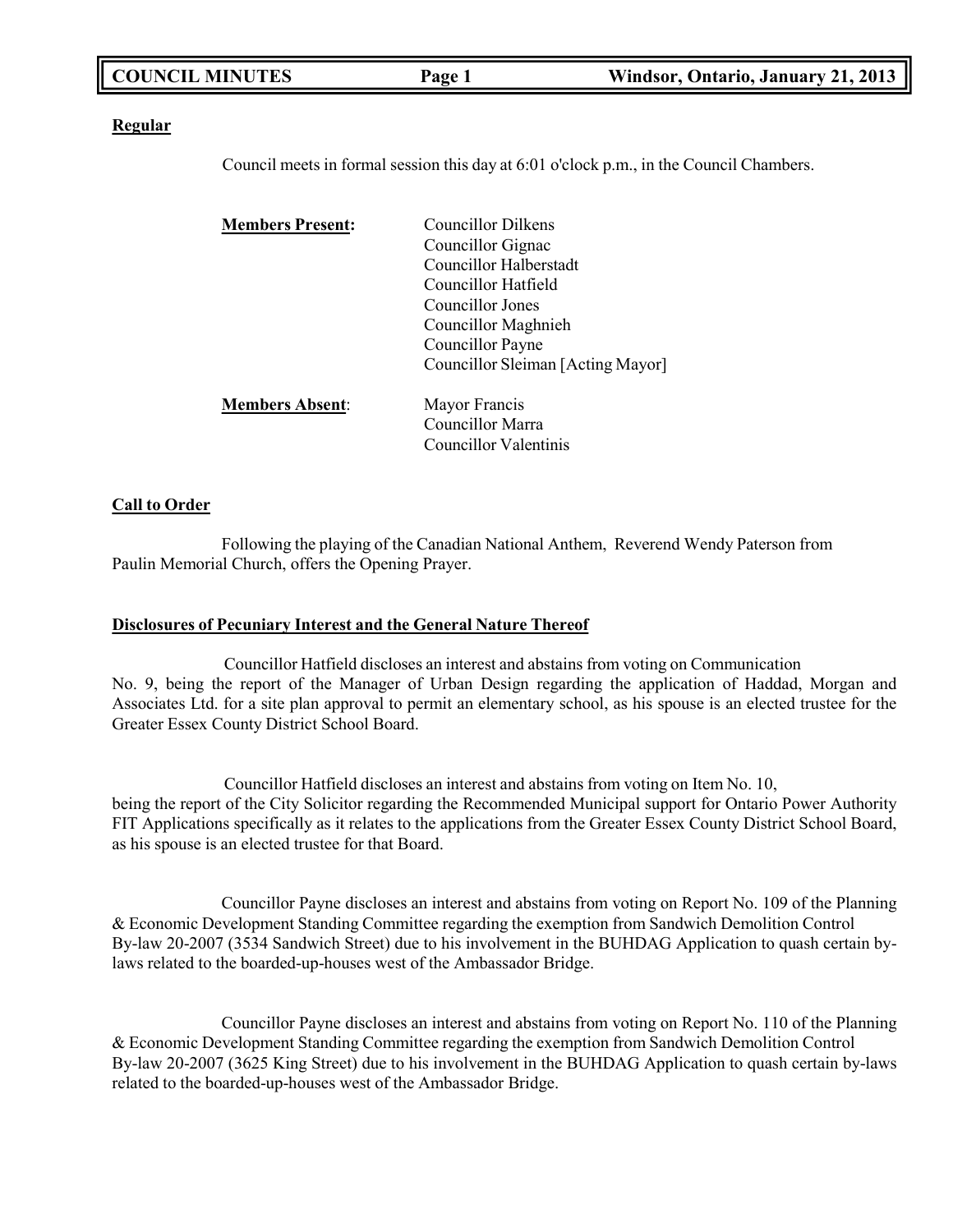#### **Minutes**

Moved by Councillor Gignac, seconded by Councillor Halberstadt, That the Minutes of the regular meeting of Council held January 7, 2013, **BE ADOPTED**

as presented.

Carried.

### **Notice of Proclamations**

None presented.

### **Committee of the Whole**

Moved by Councillor Hatfield, seconded by Councillor Jones,

That Council do now rise and move into Committee of the Whole with the Acting Mayor presiding for the purpose of dealing with:

- (a) communication items;
- (b) consent agenda;
- (c) hearing requests for deferrals or referrals of any items of business;
- (d) hearing presentations and delegations;
- (e) consideration of business items;
- (f) consideration of Committee reports:
	- (i) **Report of Special In-Camera Meeting or other Committee as may be held prior to Council** (if scheduled);

(g) consideration of by-laws 6-2013 through 16-2013 (inclusive). Carried.

### **Communications**

Moved by Councillor Maghnieh, seconded by Councillor Jones,

**M4–2013** That the following Communication Items 1 to 13 and 15 inclusive, as set forth in the Council Agenda **BE REFERRED** as noted, except Communication No. 14 and Communication No. 16, which are dealt with as follows:

### **Communication No. 14:**

Moved by Councillor Payne, seconded by Councillor Hatfield,

**M5-2013** That the report of the City Engineer dated January 10, 2013 entitled "Geese Control at North Roseland Pond" **BE RECEIVED FOR INFORMATION**, and further, that the issue of employing aggressive techniques to discourage the geese or use herding techniques that cost approximately \$20,000 **BE REFERRED** to budget deliberations for consideration.

Carried.

MHS/9496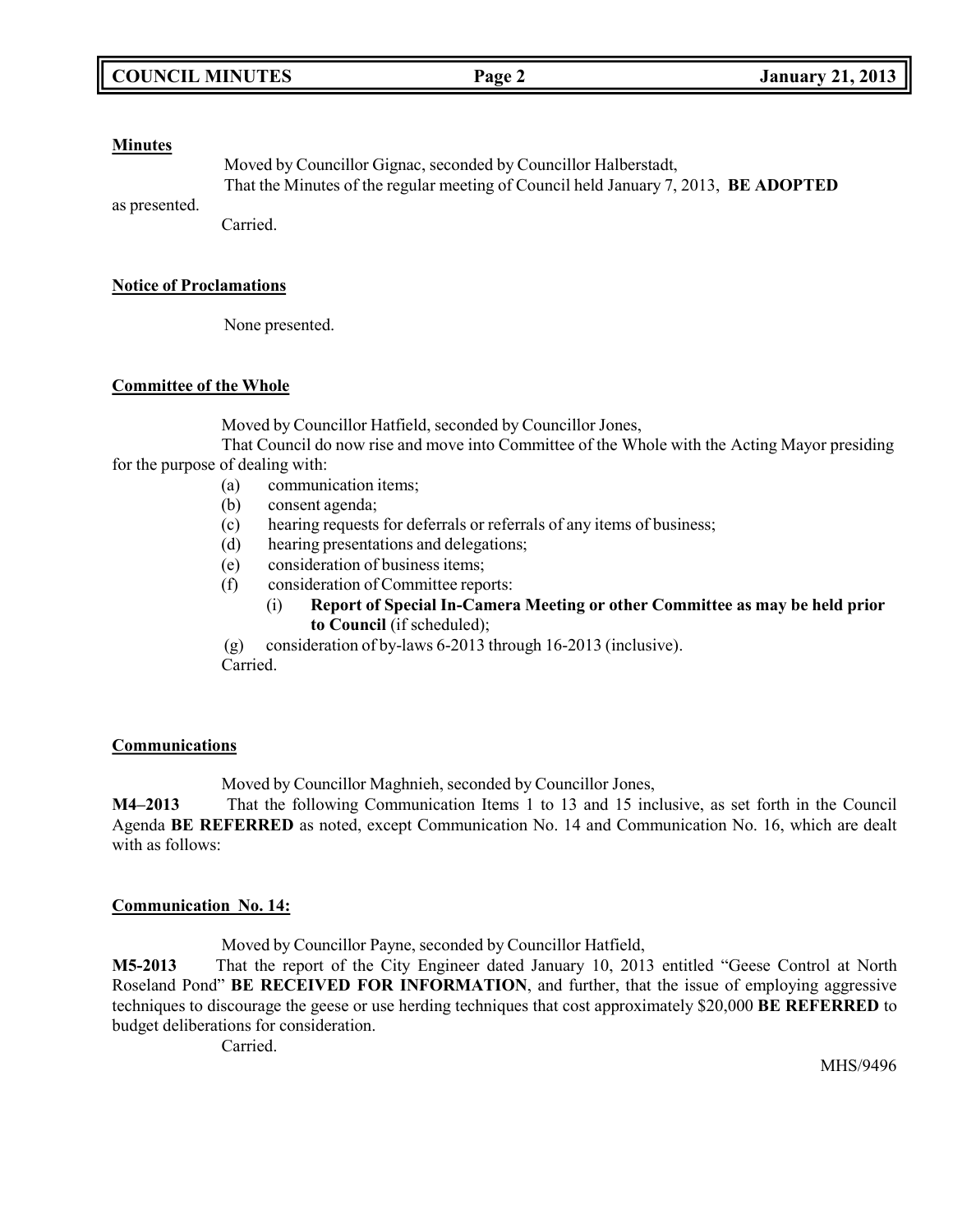# **Communication No. 16:**

Moved by Councillor Dilkens, seconded by Councillor Jones,

**M6-2013** That the correspondence from the Chair, Great Lakes and St. Lawrence Cities Initiative dated January 18, 2013 regarding "Keeping Asian Carp out of the Great Lakes and St. Lawrence" **BE RECEIVED**, and further, that Council **ENDORSE** the proposed model resolution on Asian Carp contained in

that correspondence. Carried.

EI2013

| <b>Item</b>    | From                                                 | <b>Description</b>                                                                                                                                                                                                                                                                |
|----------------|------------------------------------------------------|-----------------------------------------------------------------------------------------------------------------------------------------------------------------------------------------------------------------------------------------------------------------------------------|
| $\mathbf{1}$   | The Premier of Ontario                               | Acknowledgement of correspondence concerning Windsor City Council"s<br>Resolution regarding funding of the Windsor-Essex County Health Unit.<br>Note & File<br><b>MH2012</b>                                                                                                      |
| $\overline{2}$ | Ministry of Community<br>and Social Services         | File Review - Accessibility for Ontarians with Disabilities Act, 2005.<br>Diversity & Accessibility Officer<br><b>Customer Service Coordinator</b><br>Note & File<br>GP2013                                                                                                       |
| 3              | Ministry of Finance                                  | Acknowledgement of correspondence concerning Council Resolution<br>M482-2012 regarding the need to change the funding of the Windsor-<br>Essex County Health Unit.<br>Note & File<br><b>MH2013</b>                                                                                |
| $\overline{4}$ | Association of<br>Municipalities of Ontario<br>(AMO) | Ontario"s Water Sector Strategy.<br><b>City Engineer</b><br><b>Windsor-Essex County Environment Committee</b><br><b>Committee Coordinator</b><br>Note & File<br>EI2013                                                                                                            |
| 5              | Secretary/Treasurer<br>Committee of Adjustment       | Consent Authority Agenda Record Hearing to be held on Wednesday,<br>January 30, 2013, Room 406, 400 City Hall Square East, 4 <sup>th</sup> Floor,<br>Windsor, Ontario<br>Note & File<br>ZC2013                                                                                    |
| 6              | Tourism Windsor<br>Essex/Pelee Island                | Response regarding M539-2012 concerning sponsoring the Schulich<br>School of Medicine and Dentistry to host the Canadian Federation of<br>Medical Students (CFMS) Annual General Meeting.<br><b>Chief Financial Officer &amp; City Treasurer</b><br>Note & File<br><b>APR2013</b> |
| $\tau$         | Town of LaSalle                                      | Notice of Application for Consent hearing to be held Tuesday, January<br>29, 2013 at 5:30 p.m., at the Macedonia Community Centre at 5225<br>Howard Avenue.<br><b>City Planner</b><br><b>City Solicitor</b><br><b>Secretary, Committee of Adjustment</b><br>Note & File<br>ZB2013 |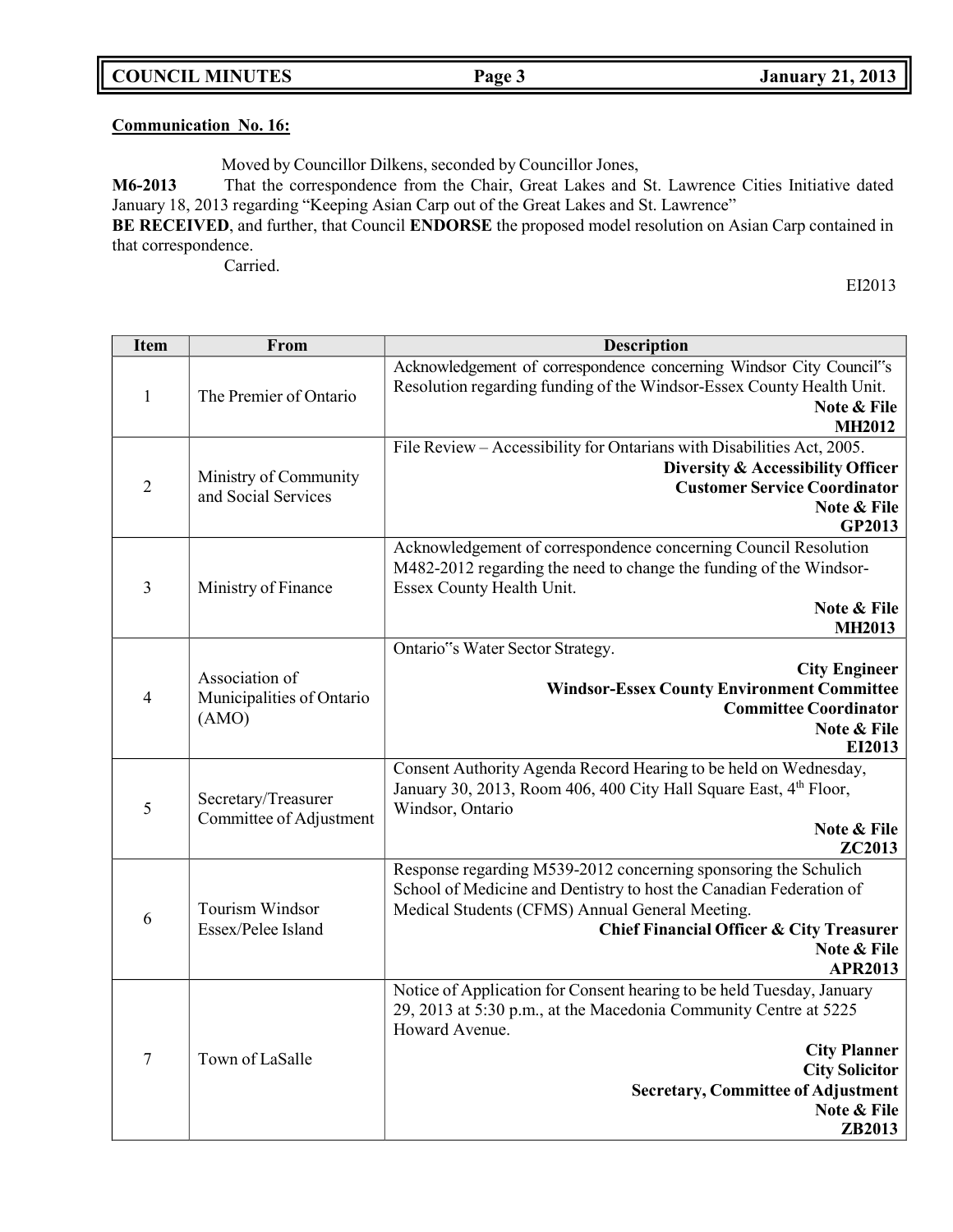**COUNCIL MINUTES Page 4 January 21, 2013**

|    |                             | Union Gas Limited 2013 Panhandle Replacement Project.                   |
|----|-----------------------------|-------------------------------------------------------------------------|
| 8  |                             | <b>City Engineer</b>                                                    |
|    | <b>Union Gas</b>            | Note & File                                                             |
|    |                             | MU/11602                                                                |
|    |                             | Application of Haddad, Morgan and Associates Ltd. for Site Plan         |
| 9  | Manager of Urban Design     | Approval to permit an elementary school located at 8800 Menard St.      |
|    |                             | Note & File                                                             |
|    |                             | ZS/11620                                                                |
|    |                             | Application of Filipino Community Centre Inc. for Site Plan Approval to |
| 10 | Manager of Urban Design     | permit a new addition and alterations located at 935 Northwood St.      |
|    |                             | Note & File                                                             |
|    |                             | ZS/11621                                                                |
|    | <b>Chief Administrative</b> | Employee Mentoring Program Annual Update.                               |
| 11 | Officer                     | Note & File                                                             |
|    |                             | AS/10269                                                                |
|    |                             | Ministry of the Environment - Transfer of Review.                       |
| 12 | City Engineer               | Note & File                                                             |
|    |                             | <b>SW2013</b>                                                           |
|    |                             | Various Council Questions Regarding Rail Issues.                        |
| 13 | City Engineer               | Note & File                                                             |
|    |                             | <b>MTR2013</b>                                                          |
|    |                             | Geese Control at North Roseland Pond.                                   |
| 14 | City Engineer               | Note & File                                                             |
|    |                             | <b>MHS/9496</b>                                                         |
|    | Chief Financial Officer &   | Property Tax E-Service Announcement.                                    |
| 15 | <b>City Treasurer</b>       | Note & File                                                             |
|    |                             | AF2013                                                                  |
| 16 | Chair, Great Lakes & St.    | Asian Carp Crisis                                                       |
|    | Lawrence Cities Initiative  | <b>City Engineer</b>                                                    |
|    |                             | <b>Windsor Essex County Environment Committee</b>                       |
|    |                             | <b>COUNCIL DIRECTION REQUESTED</b>                                      |
|    |                             | EI2013                                                                  |

Carried.

Councillor Hatfield discloses an interest and abstains from voting on Communication No. 9.

### **Consent Agenda**

Moved by Councillor Payne, seconded by Councillor Halberstadt,

That the following Consent Agenda and the recommendations contained in the administrative reports **BE APPROVED** as amended:

### **Consent Committee Reports**

Item 1 2013 Public Works, Capital Budget Pre-Approval

- Item 3 Vacant Land on John B Avenue; R.P. 759, Lots 6-8 (between 336 John B and 376 John B), to be offered for sale to abutting owners
- Item 4 Appointment of City Representative to Technical Review Committee for Essex-Windsor Solid Waste Authority (EWSWA)
- Item 5 Railway Spur Line CPR Mainline to CS Wind Facility, City of Windsor Tender #49-12 Award of Tender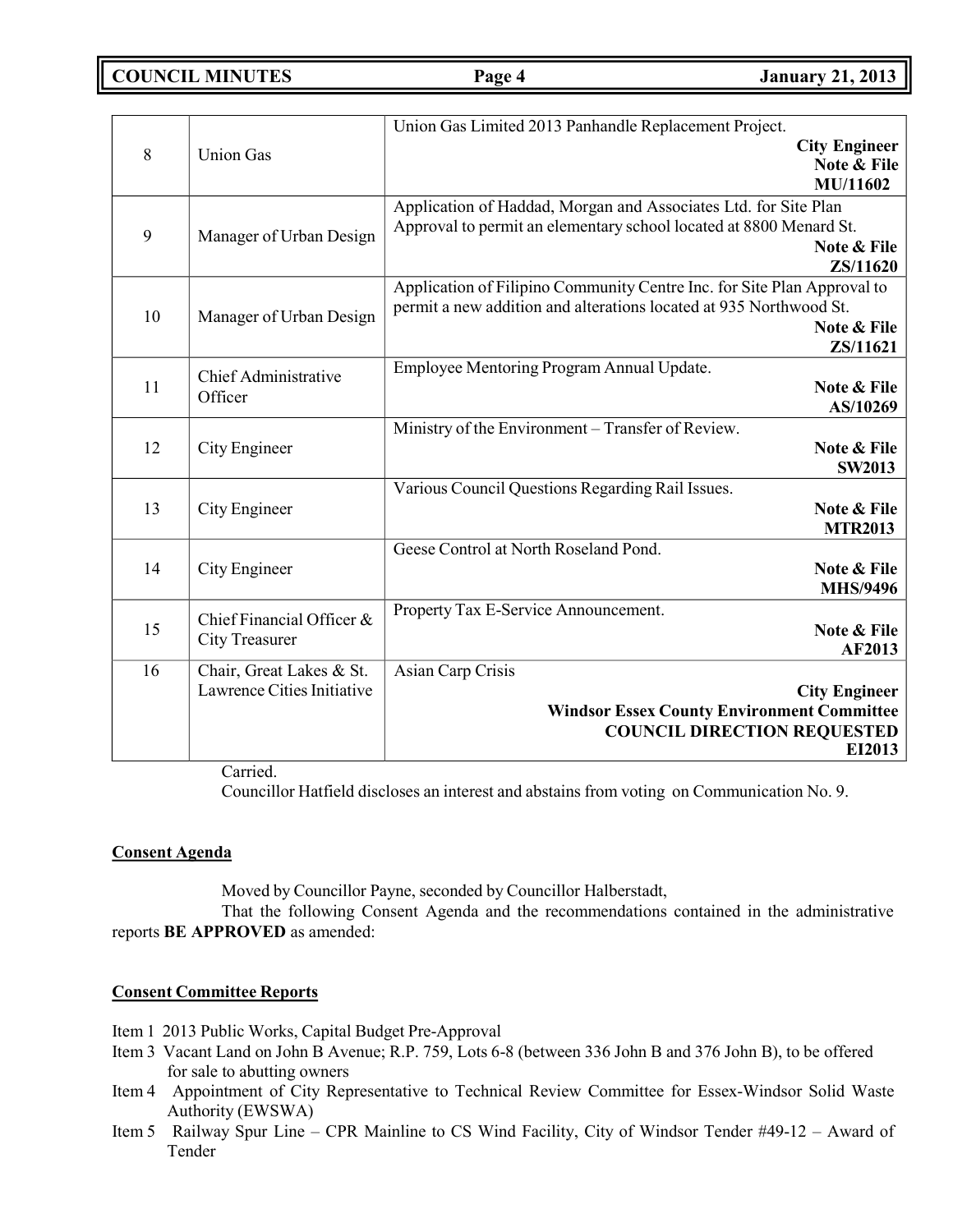# **COUNCIL MINUTES Page 5 January 21, 2013**

Item 7 Waterfront Regeneration Trust – Trailhead Sign at Downtown Waterfront

Item 8 Your Quick Gateway (Windsor) Inc. Pension Funding Requirements

Item 9 Rail Spur Project CPR Mainline to CS Wind Facilities (Agreements needed to facilitate construction)

Item 10 Recommended Municipal Support for Ontario Power Authority FIT Applications

## **Consent Committee Reports**

| <b>Environment, Transportation and Public Safety Standing Committee</b> |               |                                                                                |  |
|-------------------------------------------------------------------------|---------------|--------------------------------------------------------------------------------|--|
| No.                                                                     |               | <b>Description</b>                                                             |  |
|                                                                         | Report No. 95 | Minutes of the Windsor Bicycling Committee meeting held September 19, 2012     |  |
|                                                                         | Report No. 96 | Minutes of the Windsor Licensing Commission meeting held September 19,<br>2012 |  |
|                                                                         | Report No. 97 | Minutes of the Windsor Licensing Commission meeting held October 17, 2012      |  |
|                                                                         | Report No. 98 | PSA Video regarding blue green algae issue in Lake Erie                        |  |

| <b>Executive Committee</b> |                |                                                                    |  |
|----------------------------|----------------|--------------------------------------------------------------------|--|
| No.                        |                | <b>Description</b>                                                 |  |
|                            | Report No. 115 | 2011 Annual Report Card on the Community Strategic Plan            |  |
| 2                          | Report No. 116 | City of Windsor New Records Retention By-Law                       |  |
| 3                          | Report No. 117 | Corporate Strategic Action Plan Report Card                        |  |
| $\overline{4}$             | Report No. 118 | <b>Integrated Attendance Management Policy</b>                     |  |
| 5                          | Report No. 119 | <b>Commodity Tax Consultant RFP</b>                                |  |
| 6                          | Report No. 120 | Finance Policies – Housekeeping Changes                            |  |
| $\overline{7}$             | Report No. 121 | 2014 Ontario 55+ Summer Games - Where We"re At Today & Where We"re |  |
|                            |                | Going in the Short Term                                            |  |

| <b>Planning &amp; Economic Development Standing Committee</b> |                |                                                                                 |  |
|---------------------------------------------------------------|----------------|---------------------------------------------------------------------------------|--|
| No.                                                           |                | <b>Description</b>                                                              |  |
|                                                               | Report No. 109 | Exemption from Sandwich Demolition Control By-Law 20-2007                       |  |
|                                                               |                | (3534 Sandwich Street)                                                          |  |
|                                                               | Report No. 110 | Exemption from Sandwich Demolition Control By-Law 20-2007<br>(3625 King Street) |  |
|                                                               | Report No. 111 | 2016 Census Program Content Consultation                                        |  |
|                                                               | Report No. 112 | 2012 Draft PPS Policies                                                         |  |
|                                                               | Report No. 113 | Minutes of the Property Standards Committee meeting held August 28, 2012        |  |

Carried.

Councillor Payne discloses an interest and abstains from voting on Report No. 109 of the Planning & Economic Development Standing Committee.

Councillor Payne discloses an interest and abstains from voting on Report No. 110 of the Planning & Economic Development Standing Committee.

Councillor Hatfield discloses an interest and abstains from voting on Item No. 10.

# **Deferrals and/or Referrals and Withdrawals**

None requested.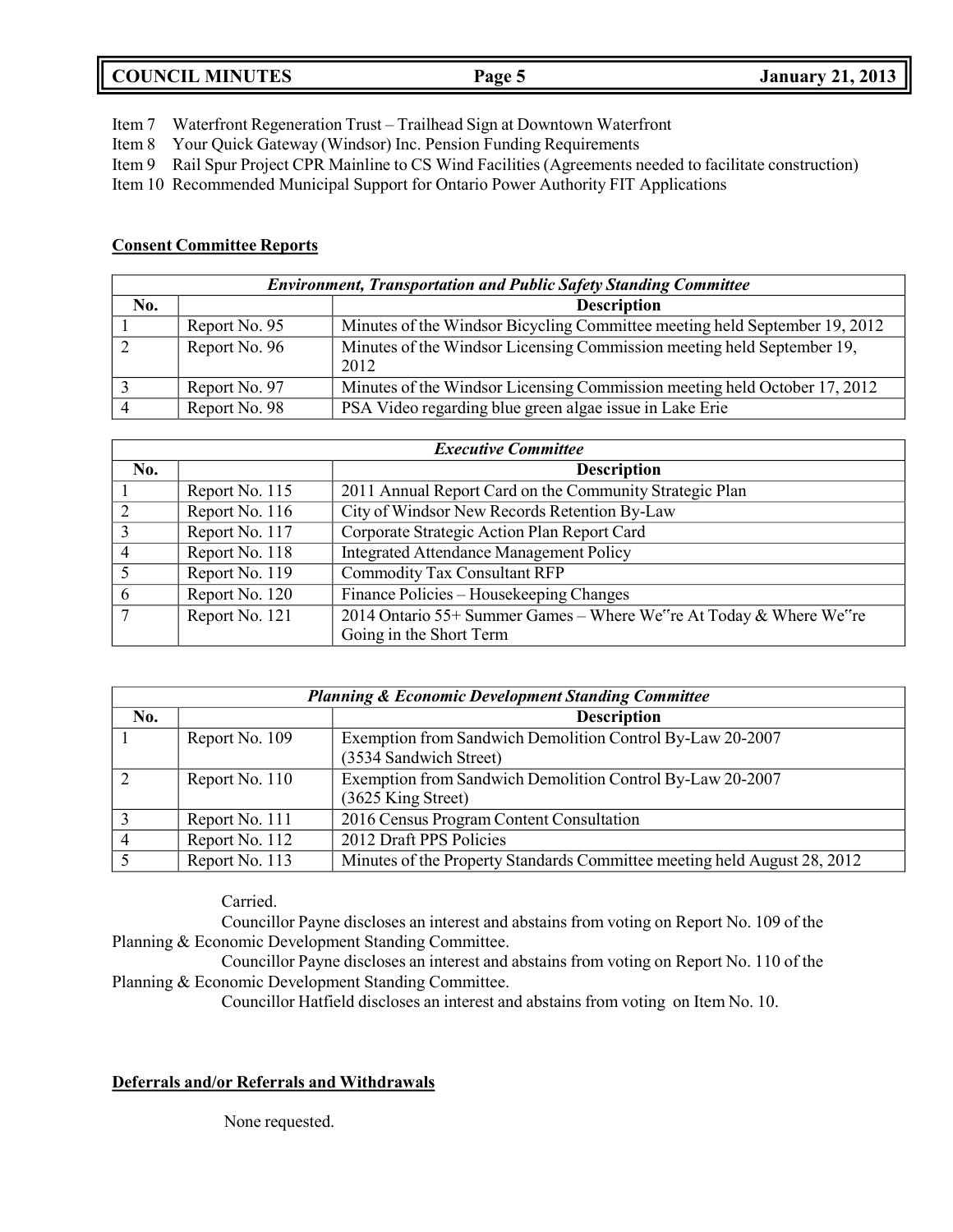## **Presentations & Delegations:**

# **DELEGATIONS**

# **Year Round Sidewalk Cafes**

### **Larry Horwitz, Chair, Downtown Windsor Business Improvement Area**

Larry Horwitz, Chair, Downtown Windsor Business Improvement Area, appears before Council to speak in support of year round sidewalk cafes, as they will contribute to the vitality of downtown.

### **SE2013** 2

(For final disposition of this matter, see Clause **CR8/2013** in Schedule "A" attached hereto.)

## **Site Plan Application for University of Windsor, 37 University Avenue West (former Armouries building)**

# **Susan Mark, Executive Director of Facility Services, University of Windsor; and Craig Goodman, CS&P Architects Inc.**

Susan Mark, Executive Director of Facility Services, University of Windsor; and Craig Goodman, CS&P Architects Inc., appear before Council and are available for questions regarding the Site Plan Application for University of Windsor, 37 University Avenue West (Former Armouries Building).

### **David Hanna, resident of Ward One**

David Hanna, resident of Ward One, appears before Council to provide comment regarding the Site Plan Application for University of Windsor, 37 University Avenue West (Former Armouries Building), stating that it is a great architectural plan and will serve as an important cultural hub for downtown, and concludes by providing some further suggestions for consideration.

### **ZS/11588** 6

(For final disposition of this matter, see Clause **CR12/2013 and CR13/2013** in Schedule "A" attached hereto.)

### **Report No. 106 of the Executive Committee (2011 OMBI Performance Benchmarking Report)**

### **Chief Al Frederick and Deputy Chief Vince Power, Windsor Police Service**

Chief Al Frederick and Deputy Chief Vince Power, Windsor Police Service, appear before Council and are available for questions regarding the 2011 OMBI Performance Benchmarking Report as it relates to Windsor Police Services.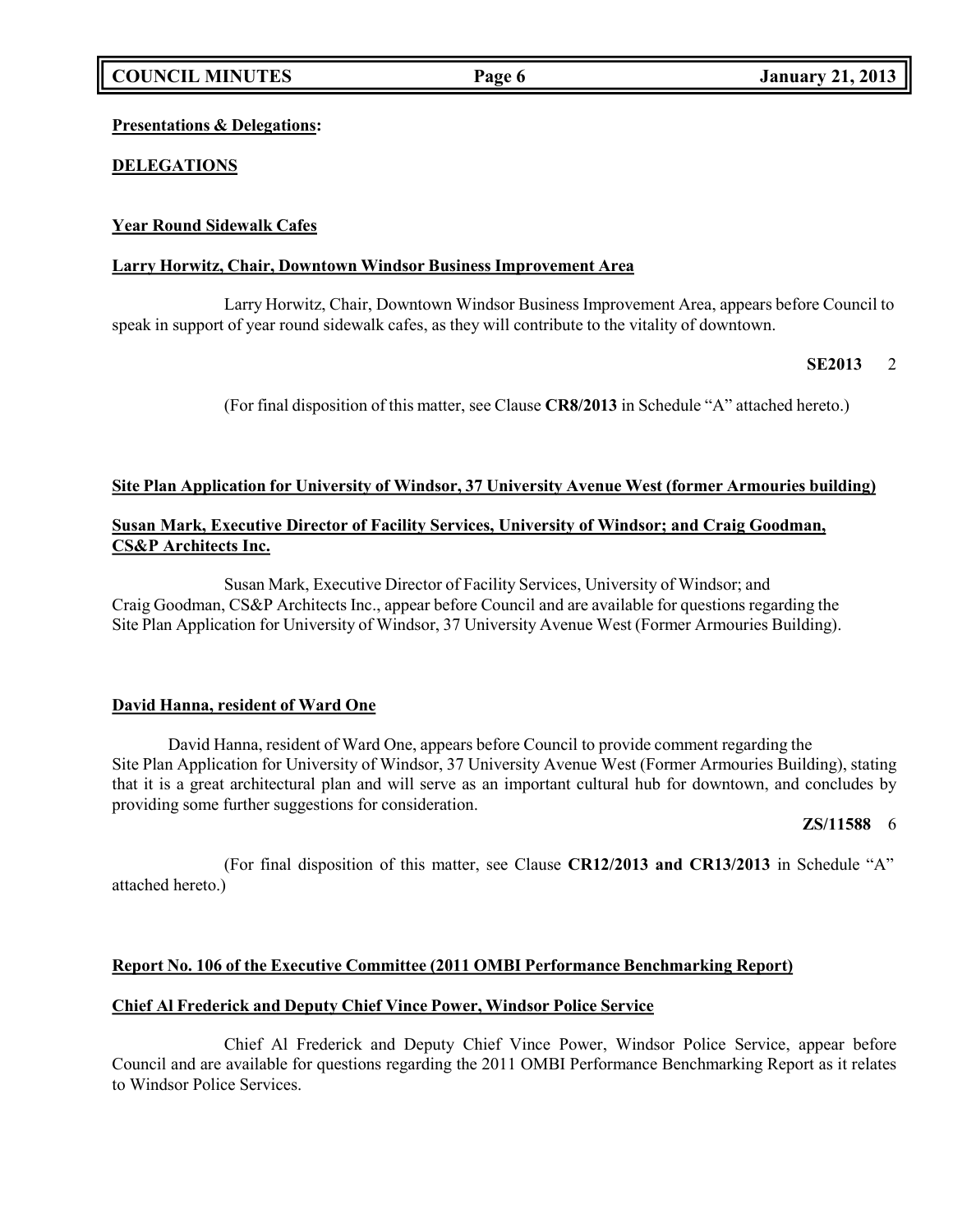# **COUNCIL MINUTES Page 7 January 21, 2013**

# **Chief Bruce Montone, Windsor Fire & Rescue Services**

Chief Bruce Montone, Windsor Fire & Rescue Services, appears before Council and is available for questions regarding the 2011 OMBI Performance Benchmarking Report as it relates to Windsor Fire & Rescue Services.

# **Garry Rossi, Director of Water Production, Windsor Utilities Commission**

Garry Rossi, Director of Water Production, Windsor Utilities Commission, appears before Council and is available for questions regarding the 2011 OMBI Performance Benchmarking Report as it relates to Windsor Utilities Commission.

# **GP/10264**

(For final disposition of this matter, see Report Section in Schedule "A" attached hereto.)

# **Regular Business Items (for final disposition of these matters see Schedule "A" attached)**

Nil.

## **Consideration of Committee Reports**

None presented.

### **By-laws**

Moved by Councillor Jones, seconded by Councillor Maghnieh, That the following By-laws No. 6-2013 through 16-2013 (inclusive), be introduced and read a first and second time:

- 6-2013 "A BY-LAW TO FURTHER AMEND BY-LAW 9023 BEING A BY-LAW TO REGULATE VEHICULAR PARKING WITHIN THE LIMITS OF THE CITY OF WINDSOR ON MUNICIPAL STREETS, MUNICIPAL PARKING LOTS AND PRIVATE PROPERTIES", authorized by CAO2177, approved on November 27, 2012 7-2013 "A BY-LAW TO ESTABLISH LANDS AS A PUBLIC HIGHWAY KNOWN AS TECUMSEH ROAD EAST, IN THE CITY OF WINDSOR", authorized by CR575/2006, adopted on December 18, 2006 8-2013 "A BY-LAW TO AUTHORIZE THE CORPORATION OF THE CITY OF WINDSOR TO ENTER INTO EXTENSION AGREEMENTS AND FOR THE CHIEF ADMINISTRATIVE OFFICER AND CLERK TO EXECUTE SUCH AGREEMENTS", authorized by M41-2012, adopted on January 23, 2012
- 9-2013 "A BY-LAW TO AUTHORIZE THE CORPORATION OF THE CITY OF WINDSOR TO ENTER INTO EXTENSION AGREEMENTS AND FOR THE CHIEF ADMINISTRATIVE OFFICER AND CLERK TO EXECUTE SUCH AGREEMENTS", authorized by M41-2012, adopted on January 23, 2012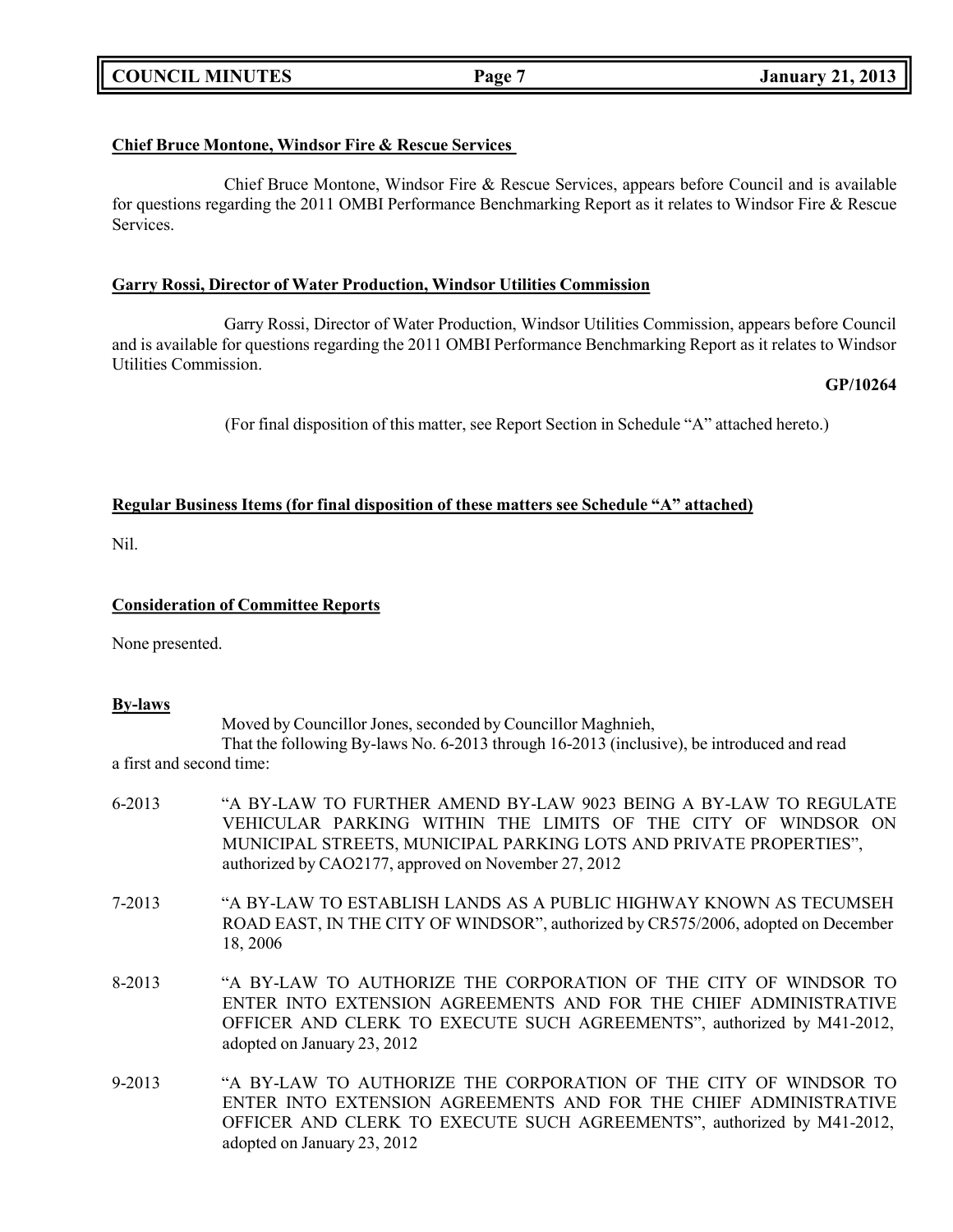**COUNCIL MINUTES Page 8 January 21, 2013**

- 10-2013 "A BY-LAW TO FURTHER AMEND BY-LAW 9023 BEING A BY-LAW TO REGULATE VEHICULAR PARKING WITHIN THE LIMITS OF THE CITY OF WINDSOR ON MUNICIPAL STREETS, MUNICIPAL PARKING LOTS AND PRIVATE PROPERTIES", authorized by CAO2144, approved on October 16, 2012
- 11-2013 "A BY-LAW TO FURTHER AMEND BY-LAW NUMBER 52-1999, BEING A BY-LAW TO APPOINT MUNICIPAL ENFORCEMENT OFFICERS FOR THE CORPORATION OF THE CITY OF WINDSOR", authorized by Procedure By-Law 98-2011, adopted June 7, 2011
- 12-2013 "A BY-LAW TO ASSUME FOR PUBLIC USE AS A PUBLIC HIGHWAY THAT PART OF MENARD STREET BETWEEN LAUZON ROAD AND FRANK AVENUE DIRECTLY IN FRONT OF 7934-7938 MENARD STREET, CITY OF WINDSOR", authorized by M362-2012, adopted on August 7, 2012
- 13-2013 "A BY-LAW TO CLOSE, STOP UP AND CONVEY THAT PART OF MENARD STREET BETWEEN LAUZON ROAD AND FRANK AVENUE DIRECTLY IN FRONT OF 7934-7938 MENARD STREET, CITY OF WINDSOR", authorized by M362-2012, adopted on August 7, 2012
- 14-2013 "A BY-LAW TO ASSUME FOR PUBLIC USE AS A PUBLIC HIGHWAY THE 6.1 METRE (20 FEET) WIDE NORTH/SOUTH ALLEY BETWEEN THOMPSON BOULEVARD AND FORD BOULEVARD FROM ONTARIO STREET SOUTHERLY TO RAYMOND AVENUE, CITY OF WINDSOR", authorized by M75-2012, adopted on February 6, 2012
- 15-2013 "A BY-LAW TO CLOSE, STOP UP AND CONVEY THE 6.1 METRE (20 FEET) WIDE NORTH/SOUTH ALLEY BETWEEN THOMPSON BOULEVARD AND FORD BOULEVARD FROM ONTARIO STREET SOUTHERLY TO RAYMOND AVENUE, CITY OF WINDSOR", authorized by M75-2012, adopted on February 6, 2012
- 16-2013 "A BY-LAW TO CONFIRM THE PROCEEDINGS OF THE COUNCIL OF THE CORPORATION OF THE CITY OF WINDSOR AT ITS MEETING HELD ON THE TWENTY-FIRST DAY OF JANUARY, 2013"

Carried. Councillor Halberstadt was absent from the meeting when the vote was taken on this matter.

Moved by Councillor Jones, seconded by Councillor Payne,

That the Committee of the Whole does now rise and report to Council respecting the business items considered by the Committee:

- **1) Communication Items (as amended)**
- **2) Consent Agenda (as amended)**
- **3) Items Deferred**
- **Items Referred**
- **4) Consideration of the Balance of Business Items (see Schedule "A")**
- **5) Committee Reports (as presented)**
- **6) By-laws given first and second readings (as presented)**

Carried.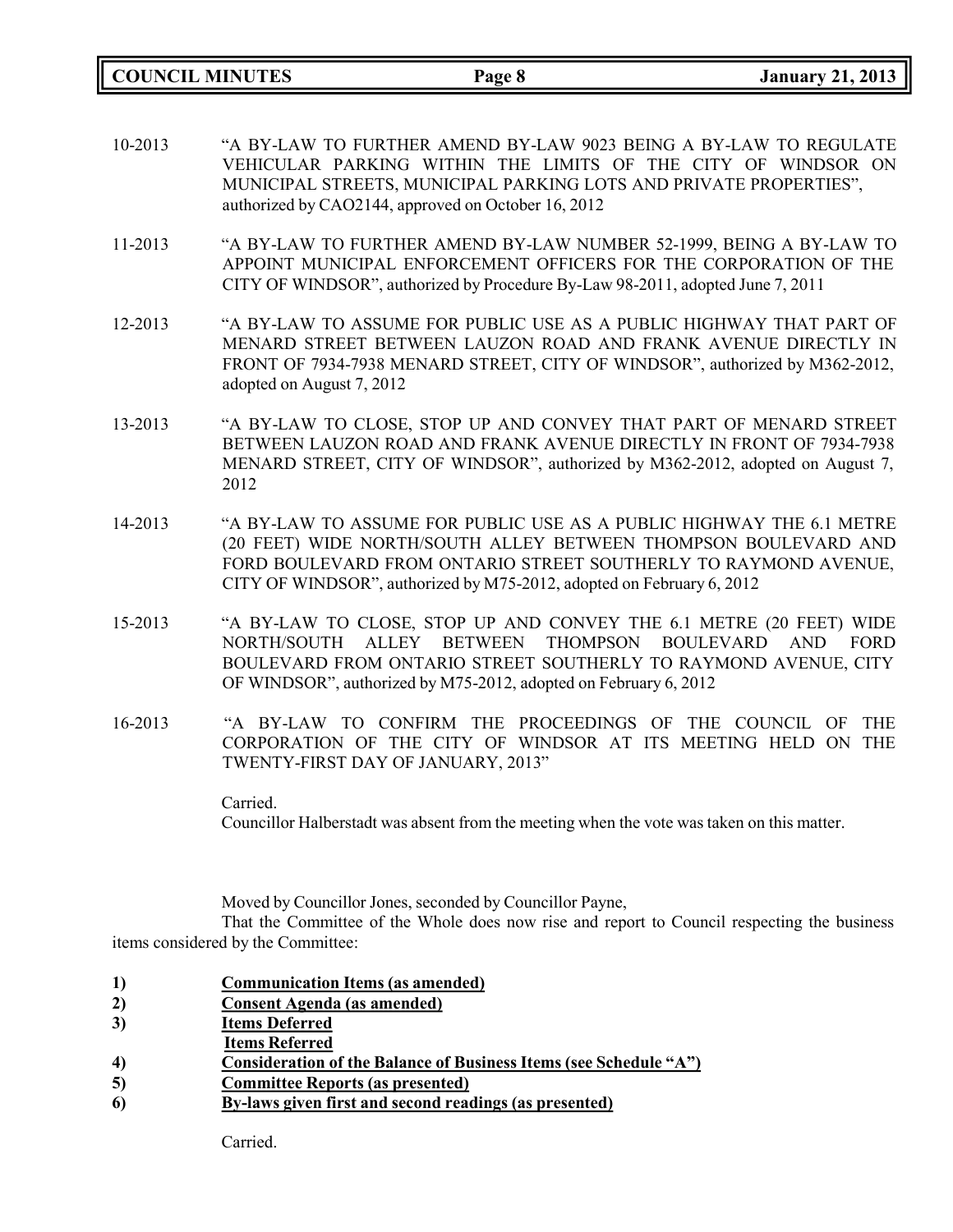# **Notices of Motion**

Moved by Councillor Jones, seconded by Councillor Dilkens,

**M7-2013** That Rule 13.9 of the Procedure By-law regarding business not already before Council **BE** WAIVED to permit the introduction of a motion for consideration without prior notice regarding the proposed closure of the Sandwich Post Office.

Carried.

Moved by Councillor Jones, seconded by Councillor Hatfield,

**M8-2013 WHEREAS** the Canada Post Corporation has recently announced that it has plans to close the Sandwich Post Office located at 3201 Sandwich Street in the City of Windsor; and

**WHEREAS** the Canada Post Corporation has not provided a Business Plan Case to the community for this decision; and

**WHEREAS** the Post Office located at 3201 Sandwich Street in the City of Windsor has municipal heritage designations under both Part IV and Part V of the *Ontario Heritage Act* and is also designated for the Sandwich Heritage Conservation District; and

**WHEREAS** the Canada Post Corporation decision to close this Post Office will eliminate federal job positions with that agency in the community; and

**WHEREAS** the Canada Post Corporation decision also involves the elimination of 80 positions from the current 140 positions at their 4255 Walker Road sorting station; and

**WHEREAS** the Canada Post Corporation decision to close this Post Office may impact timely delivery of mail and parcels which will be sent to London, Ontario for processing; and

**WHEREAS** the closure of this Post Office will eliminate services provided by a major federal government institution currently being utilized by business owners and residents located in the Sandwich Towne community; and

**WHEREAS** the closure of this Post Office will eliminate services provided by a major federal government institution which is detrimental in building a strong and vibrant neighbourhood and which will impact future establishment of business and residents to the Sandwich Towne community; and

**WHEREAS** the distance of the nearest Post Office may not be readily accessible to business owners, residents and those who might experience mobility constraints who currently utilize the current Post Office;

### **THEREFORE BE IT RESOLVED THAT** the City of Windsor, Ontario forward a letter to

The [Honourable](http://www.pm.gc.ca/eng/bio.asp?id=73) Denis Lebel, The Minister responsible for Canada Post and Transport, Infrastructure and Communities citing **OPPOSITION** to the decision and closure of this Post Office and subsequent job losses at the Walker Road sorting station; and further,

**BE IT RESOLVED THAT** the City of Windsor, Ontario request that the decision to remove Postal Services to the Sandwich Towne Community **BE RECONSIDERED** by the Canada Post Corporation. Carried.

GM2013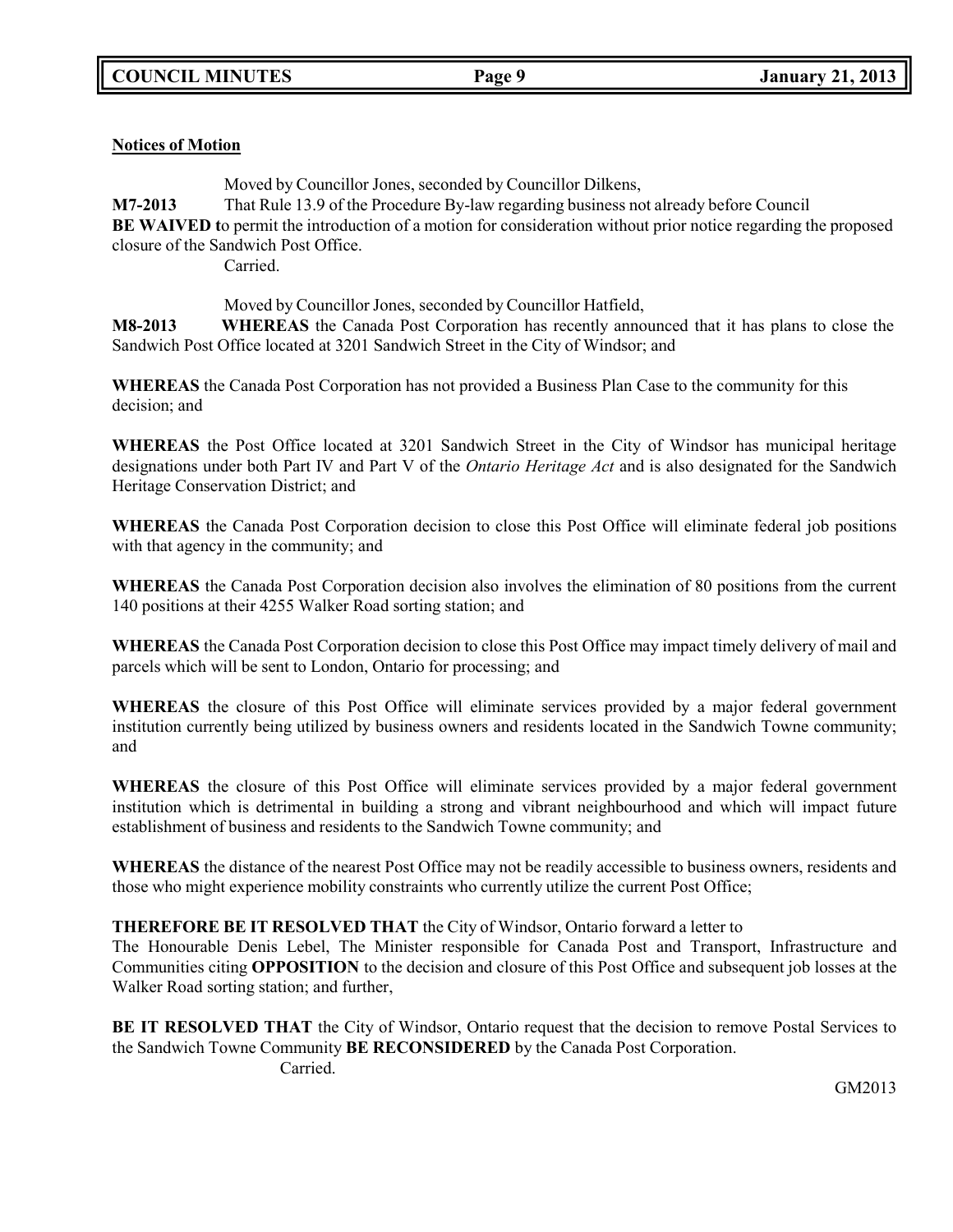Moved by Councillor Hatfield, seconded by Councillor Halberstadt, **M9-2013** That Rule 13.9 of the Procedure By-law regarding business not already before Council **BE** WAIVED to permit the introduction of a motion for consideration without prior notice regarding a contribution to LUMCO for the Sustainable Funding for Cities report. Carried.

Moved by Councillor Hatfield, seconded by Councillor Jones, **M10-2013** That the City of Windsor, as a member of LUMCO, **CONTRIBUTE** \$4,000. as Windsor"s share to LUMCO, in order to engage the services of an economist to prepare a Sustainable Funding for Cities Report and to engage a Public/Government relations firm to develop the communications strategy. Carried.

MMA2013

Moved by Councillor Gignac, seconded by Councillor Hatfield, **M11-2013** That Rule 13.9 of the Procedure By-law regarding business not already before Council **BE WAIVED t**o permit the introduction of a motion for consideration without prior notice regarding Cancer Care Ontario and the proposal to cut funding for lung and esophageal cancer surgeries a Hotel- Dieu Grace Hospital. Carried.

Moved by Councillor Gignac, seconded by Councillor Hatfield,

**M12-2013 WHEREAS** Cancer Care Ontario is proposing to cut funding for lung and esophageal cancer surgeries at Hotel-Dieu Grace Hospital;

**THEREFORE BE IT RESOLVED** that the City of Windsor **REQUEST** Cancer Care Ontario (CCO), the Local Health Integration Network (LHIN), and the Minister of Health, Deb Matthews, to clarify how designation levels, and thus funding, are arrived at by Cancer Care Ontario for treatment facilities; and further, what the go-forward plan for treatment would be for patients in the region if funding at Hotel-Dieu Grace Hospital is cut. (Specifically, will patients be required to travel to London, or Toronto for surgery and treatment, or will they be able to access services in Detroit, Michigan?).

Carried.

MH2013

### **Third Reading of By-laws**

Moved by Councillor Halberstadt, seconded by Councillor Jones,

That the following By-laws No. 6-2013 through 16-2013 (inclusive), having been read a first and second time be now read a third time and finally passed and that the Acting Mayor and Clerk **BE AUTHORIZED** to sign and seal the same notwithstanding any contrary provision of the Council.

Carried.

#### **Petitions**

None presented.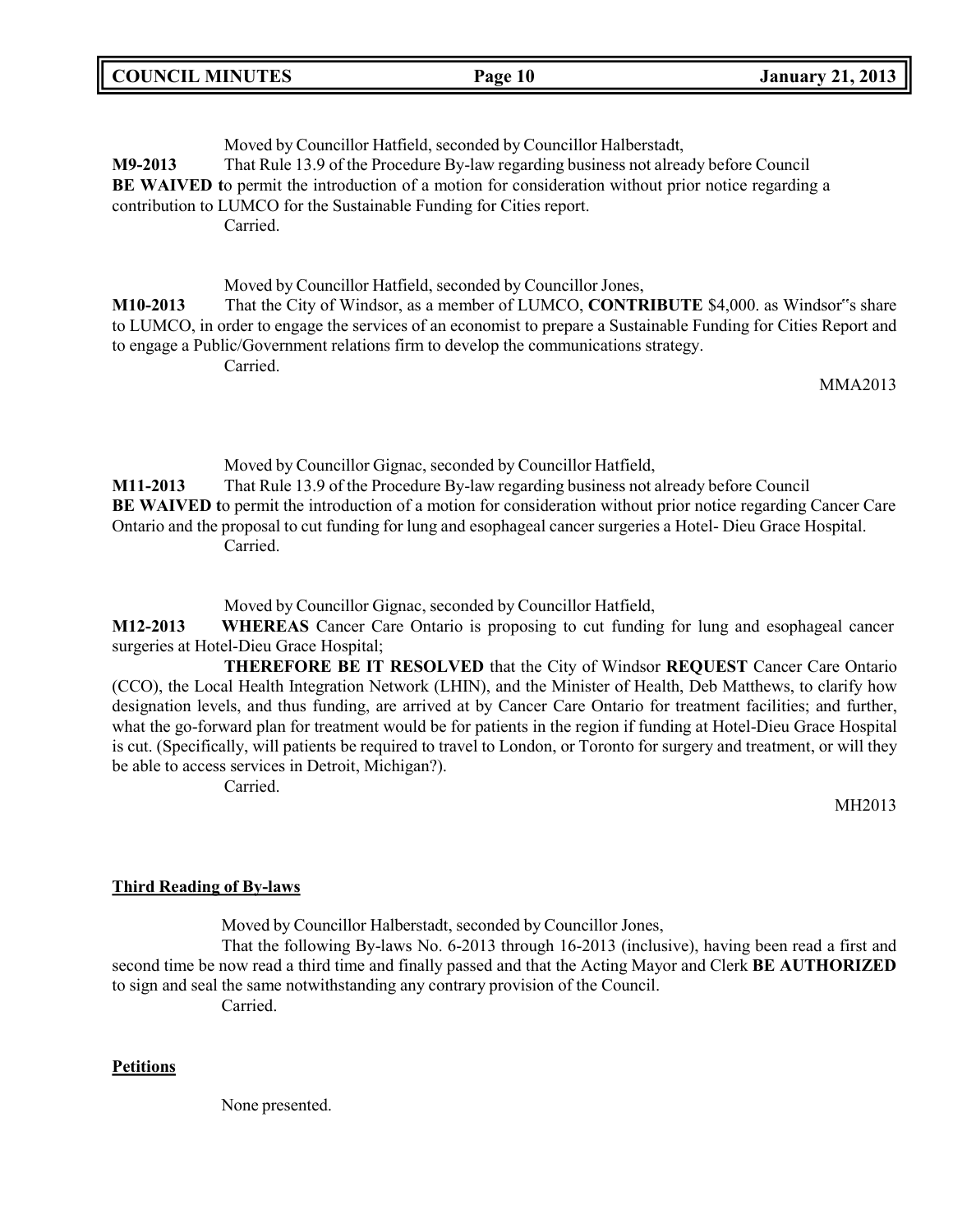## **COUNCIL MINUTES Page 11 January 21, 2013**

### **Council Questions**

Moved by Councillor Hatfield, seconded by Councillor Jones,

**M13-2013** That the following Council Question by Councillor Dilkens **BE APPROVED**, and that Administration **BE DIRECTED** to proceed with the necessary actions to respond to the Council Question in the form of a written report, consistent with Council"s instructions, and in accordance with Section 17.1 of the Procedure By-law 98-2011:

> CQ1-2013 Asks if City Council can be provided with the policy, if any, that we use when determining whether to enter into a contract to provide parking enforcement services on private parking lots.

Carried.

ST2013

#### **Adjournment**

Moved by Councillor Hatfield, seconded by Councillor Halberstadt,

of the Mayor. That this Council meeting stand adjourned until the next regular meeting of Council or at the call

Carried.

Accordingly, the meeting is adjourned at 7:40 o'clock p.m.

**ACTING MAYOR**

**CITY CLERK**

### **THIS IS A DRAFT COPY**

### **DEPUTY CITY CLERK/SENIOR MANAGER OF COUNCIL SERVICES**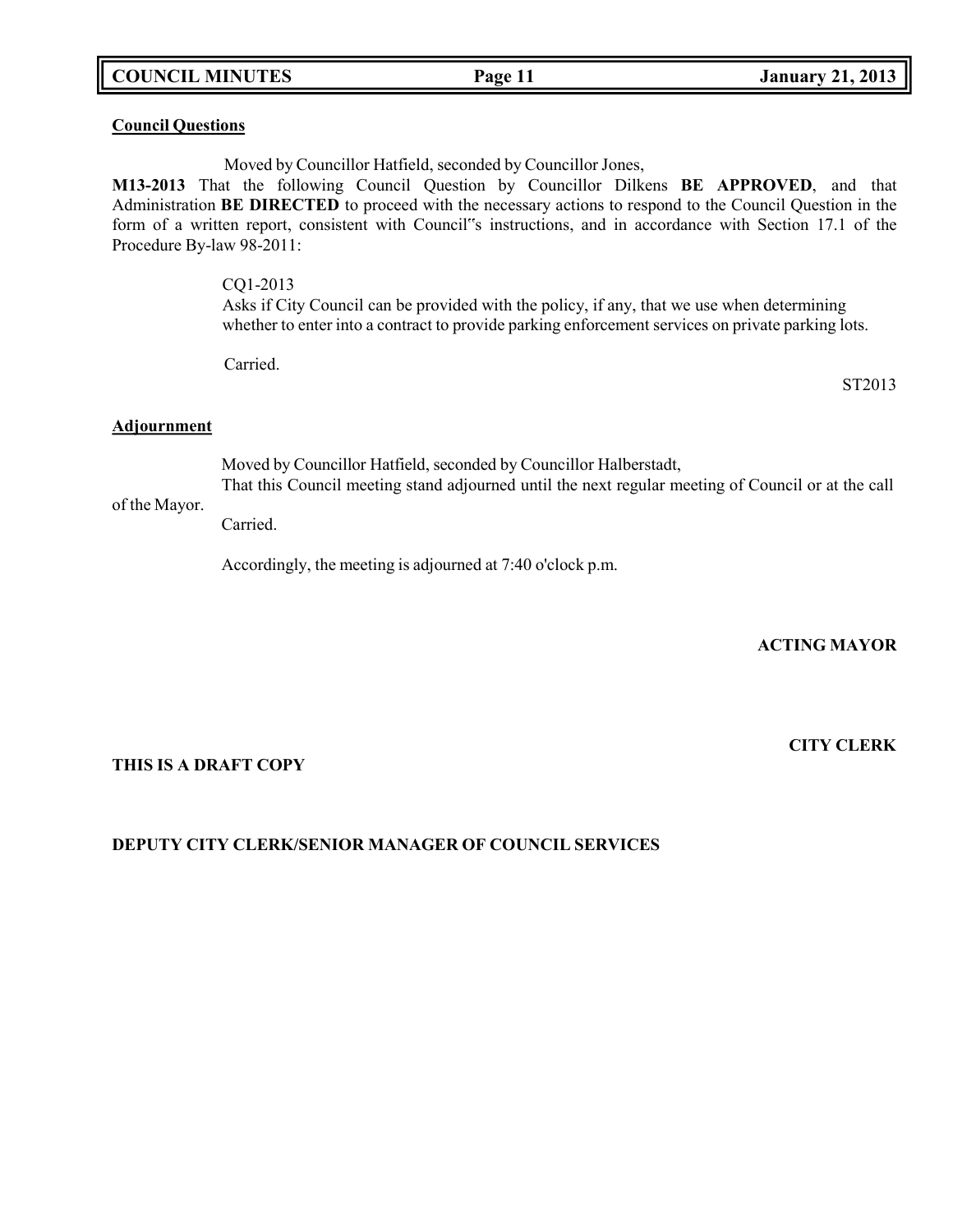# **COUNCIL MINUTES Page 12 January 21, 2013**

Payne Halberstadt

### CR7/2013

**I.** That Council **APPROVE** an amount of \$10,170,000 (gross) as detailed in Appendix "A", representing a first charge to the 2013 Capital Budget, in order to take advantage of competitive bidding for infrastructure projects.

**II.** That, in order to proceed with construction of the projects listed as Appendix "A" herein, funding for which is submitted as part of the 2013 Capital Works Budget, the City Engineer **BE AUTHORIZED** to proceed with the Award of Tenders to the low bidders, subject to the tenders meeting project specifications and being within the approved budget and subject to the terms and conditions of the City"s Purchasing By-law 400-2004 (as amended); and that the Chief Administrative Officer and City Clerk **BE AUTHORIZED** to sign contracts with the low Tenderers, satisfactory in form to the City Solicitor, in financial content to the Chief Financial Officer and City Treasurer, and in technical content to the City Engineer.

**III.** That the City Engineer **BE REQUIRED** to provide a reconciliation report to Council once all projects listed in Appendix "A" have been tendered.

Carried.

Report Number **16274 AFB/11544 C1**

Appendices Appendix A

Dilkens Jones

### CR8/2013

- I. That valid 2012 Sidewalk Cafe permits **BE EXTENDED** to February 28, 2013 with the following conditions:
	- a. The permit holder provides a certificate of insurance satisfactory to the Corporation of the City of Windsor Risk Management Department.
	- b. City of Windsor shall not be responsible for any claims for damage to railings and equipment resulting from winter control operations.
	- c. The permit holder/property owner shall be responsible for snow removal for the duration of the extended sidewalk cafe.
	- d. The permit holder/property owner removes the railing no later than February 28, 2013 or makes application with the City Engineer for renewal of the patio.

and,

- II. That Council **APPROVE** the issuance of permits by the City Engineer for year round sidewalk cafes (March 1, 2013 to February 28, 2014) on a trial basis for 2013/2014 season with the following additional requirements:
	- a. Waiving of the encroachment agreement requirement for 2013/2014 season.
	- b. Obtaining a Sidewalk Cafe permit prior to February 28, 2013,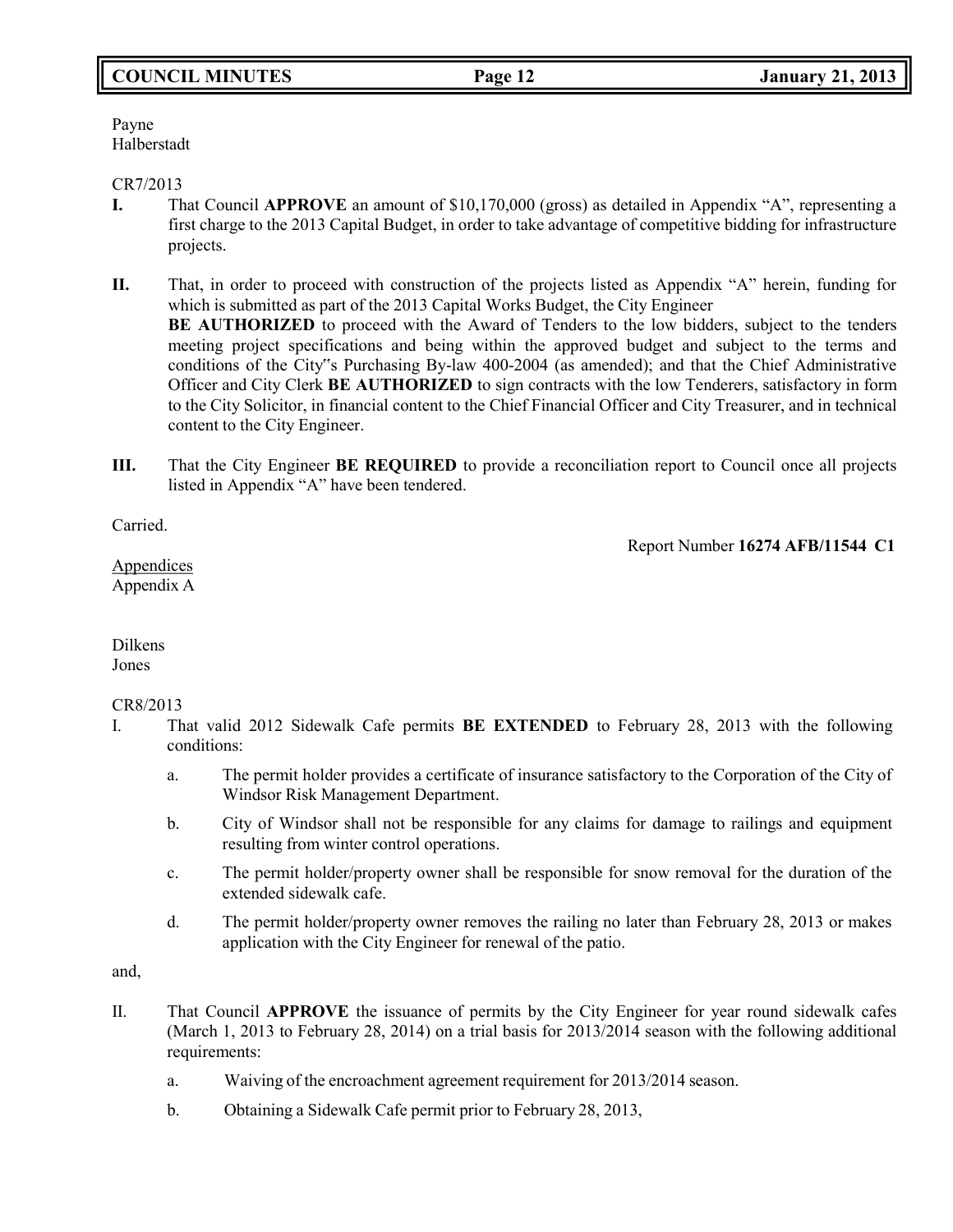| <b>COUNCIL MINUTES</b><br><b>January 21, 2013</b><br>Page 13 |
|--------------------------------------------------------------|
|--------------------------------------------------------------|

c. Compliance with "DWBIA - Measures of Success for Year-Round Patios" (Schedule "A" attached) and any other applicable requirements of the Sidewalk Cafe handbook during the period (December 1, 2013 to February 28, 2014),

and Administration will report back on the results of the trial period.

Carried.

Report Number **16318 SE2013 2**

**Appendices** Schedule A

Payne Halberstadt

CR9/2013

- 1. That the report prepared by the Property Coordinator and Property Supervisor with respect to notification of the following real property to be sold **BE RECEIVED** for information:
	- Vacant land on the north side of John B Avenue legally described as Lots 6-8, Registered Plan 759 save and except Parts 1-3, Plan 12R-25110.
- 2. That the Property Coordinator and Property Supervisor **BE AUTHORIZED** to offer the three 40" X 87" vacant parcels of land situated on the north side of John B Avenue, legally described as Lots 6-8, Registered Plan 759 save and except Parts 1-3, Plan 12R-25110 to both abutting owners and report back to Council in the event that an offer or offers are received.

Carried.

Report Number **16286 APM2013 C3**

Payne Halberstadt

### CR10/2013

That City Council **APPOINT** the City Engineer (or his designate), to be the City"s representative on the Technical Review Committee through the Essex-Windsor Solid Waste Authority, to satisfy Condition #34 of the Environmental Compliance for former Landfill #3 associated with the additional clay capping.

Carried.

Report Number **16311 AS2013 C4**

Payne Halberstadt

CR11/2013

**I.** That the following low tender **BE ACCEPTED:**

**TENDERER: SLR Contracting Group Inc. 6260 Westar Drive, Suite 100 Windsor, ON N9J 3W3**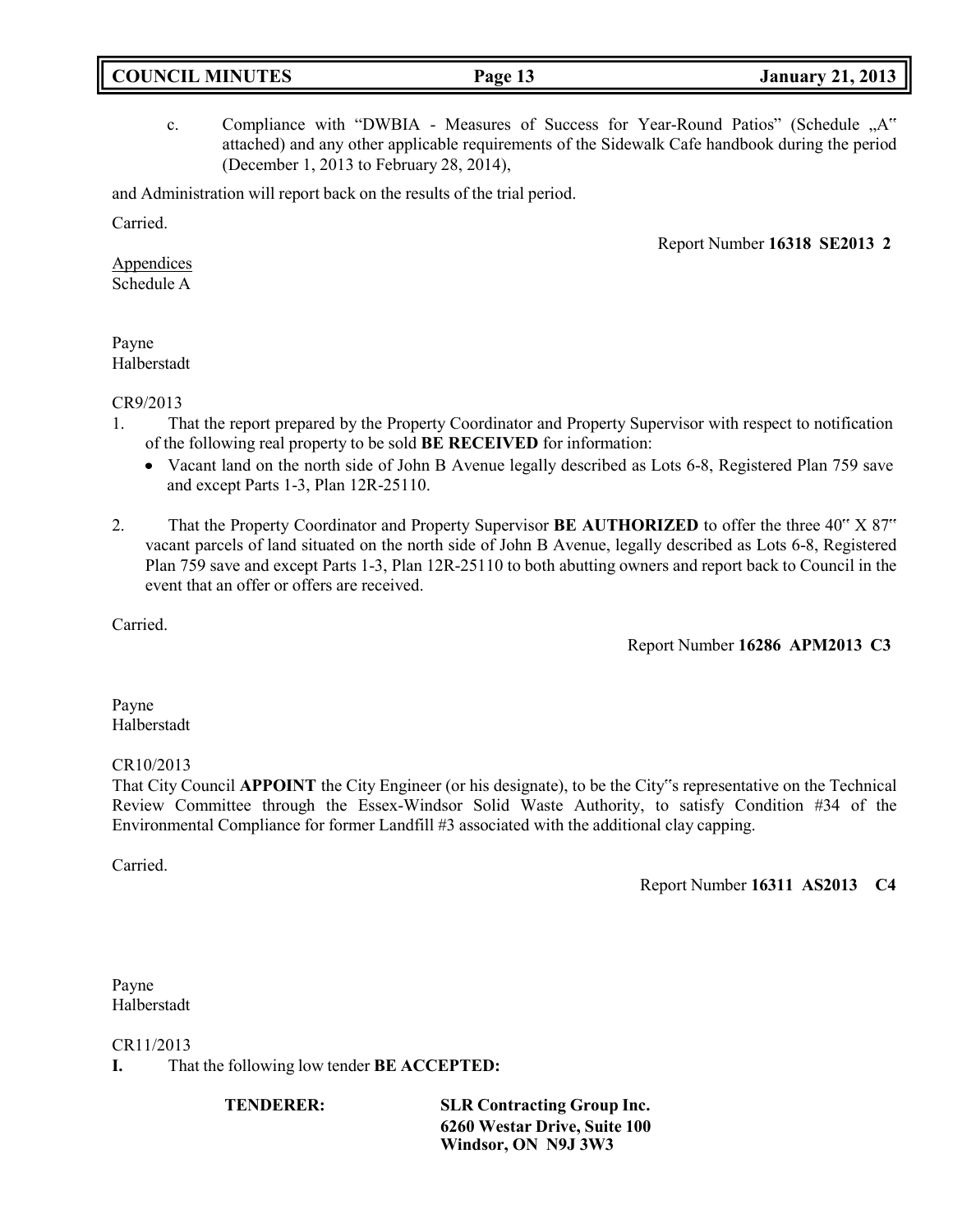# **TENDER NO.: 49-12 TOTAL TENDER PRICE: \$3,133,230.50 ACCOUNT CHARGED: 007-5410-1790-02942- 7101026**

and that the Chief Administrative Officer and City Clerk **BE AUTHORIZED** to sign a contract with the tenderer, satisfactory in technical content to the City Engineer, in financial content to the City Treasurer and in form to the City Solicitor.

- **II.** That Council **AUTHORIZE** the Chief Administrative Officer and City Clerk to sign a Private Siding Construction Agreement with the Canadian Pacific Railway (CPR) regarding the construction of the part of the railway spur line located within CPR"s right-of-way at Mile 104.00 of the Windsor Subdivision.
- **III.** That approval **BE GIVEN** to undertake an expenditure of \$4,274,835.50 for the construction of the Railway Spur Line from CPR Mainline to C.S. Wind Facility to be funded as follows:
	- (i) \$2,000,000.00 as previously approved in 2011 capital budget, from Project No. 7101026 (Economic Development Land Assembly Project); and
	- (ii)  $$2,274,835.50$  as a pre-commitment to the  $2013 2017$  five-year Capital Budget plan

Carried.

Report Number **6312 MTR/11200 C5**

#### Gignac Dilkens

### CR12/2013

- I That the Site Plan Approval Officer recommends approval of the application by UNIVERSITY OF WINDSOR (File No.: SPC-027/12) permitting development in accordance with Appendix #4 (Site Plan, Map No.  $SPC-027/12 - A1.1$ ) and Appendix #7 (Elevations and Sections, Map No.  $SPC-027/12 - A3.1$ ).
- II That the Site Plan Approval Officer recommends that **prior to the issuance of a construction permit** the owner **ENTER INTO** a site plan control agreement with the Corporation, providing for the following:
	- i. Basic Provisions
	- ii. General Provisions
	- iii. Special Provisions prior to construction permit issuance:
	- 1. Bonding: (Estimated amounts; final amounts to be determined on submittal of a Landscape Plan);

| Landscaping | \$20,000 |
|-------------|----------|
| Lighting    | \$12,000 |
| Total       | \$32,000 |

2. The owner shall agree to limit the building"s exterior alterations to the building changes outlined in "Report No. 314 of the Windsor Heritage Committee – Windsor Armouries, 353 Freedom Way/37 University Avenue East – Modify Heritage Features of Designated Properties" adopted by M514-2012.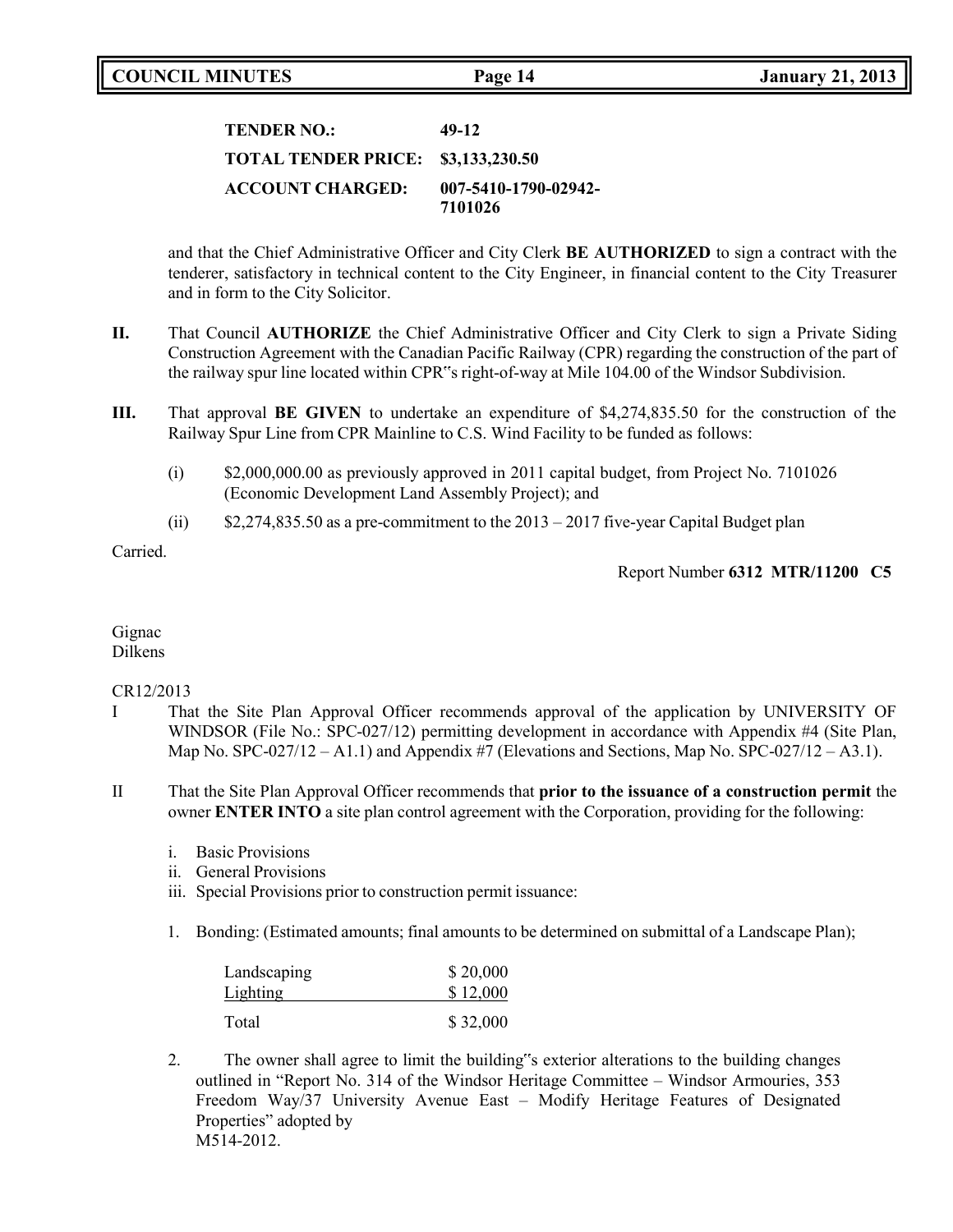- 3. The owner shall agree to provide documentation of project approval by the Windsor Tunnel Corporation.
- 4. The owner shall provide lighting Manufacturers" Data Specification Sheets and ensure that all exterior light fixtures used are "Full Cut-Off" (Night Sky Friendly) in accordance with CR228/2005.
- 5. The owner shall consult with the City and agree to a cost sharing formula for providing improvements to address transportation and pedestrian related impacts resulting from the development, including but not limited, to the following: public right-of-way streetscaping, traffic calming and pedestrian elements to the satisfaction of The City Planner and The City Engineer.
- III General Provision (G7-[1]) to be deleted.
- IV General Provision (G20) will be amended to permit up to two years for the completion of construction after the issuance of a construction permit.
- V That in accordance with By-law 11275, the City Planner **BE AUTHORIZED** to approve any future changes to the approved site plan and building elevations.

Carried.

Report Number **16314 ZS/11588 6**

Appendices Maps

Gignac Jones

# CR13/2013

That the City Engineer **BE DIRECTED** to prepare a report for consideration during budget deliberations on costs to engage a consultant, and timelines required to conduct an all encompassing transportation plan for the entire downtown area.

Carried.

Report Number **16314 ZS/11588 6**

Payne Halberstadt

### CR14/2013

THAT City Council **APPROVE** the installation of a Waterfront Regeneration trailhead sign at the proposed location identified herein, as outlined in the report of the City Engineer dated January 10, 2013.

Carried.

Report Number **16320 SR2013 C7**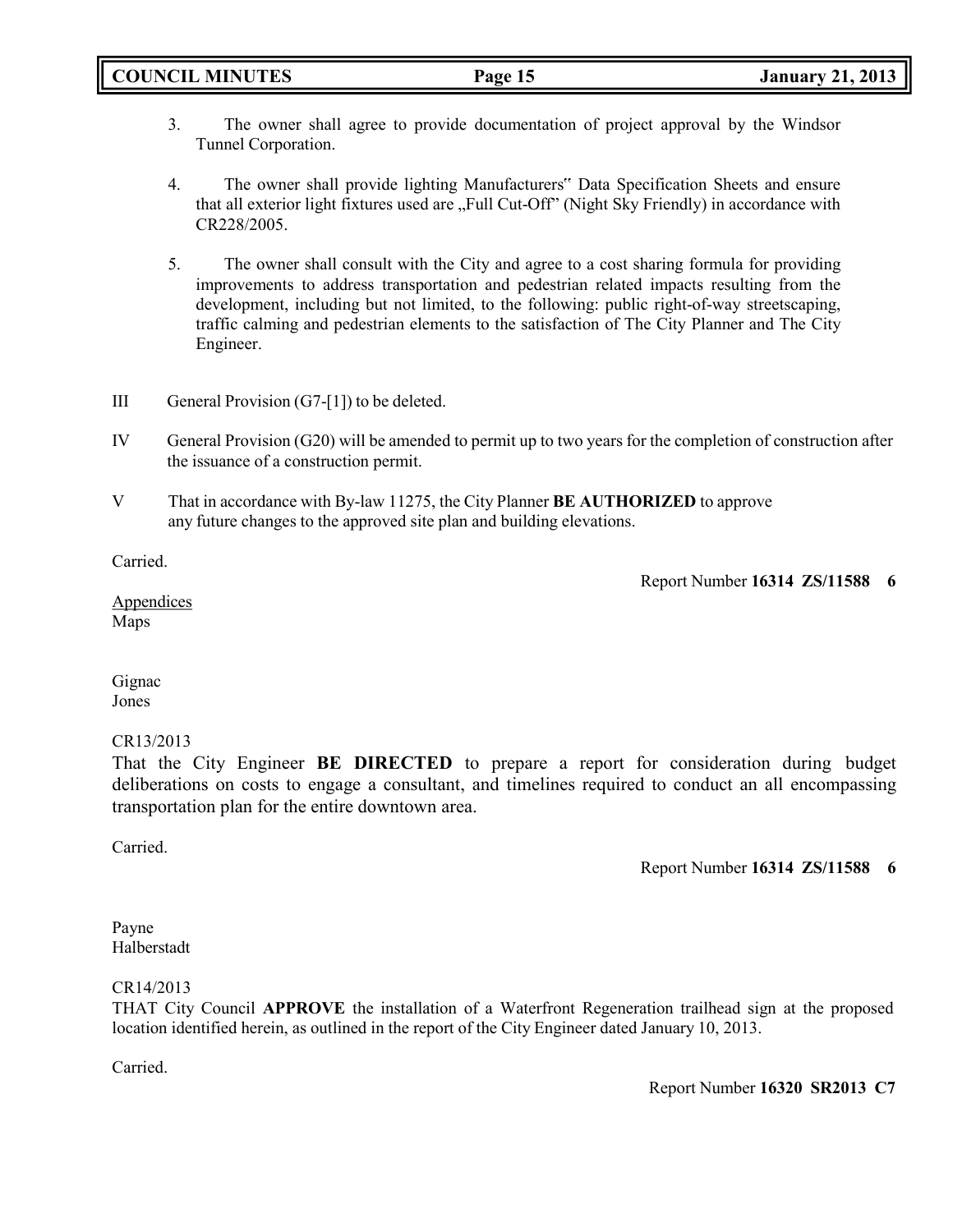# **COUNCIL MINUTES Page 16 January 21, 2013**

Payne Halberstadt

CR15/2013

THAT City Council **RECEIVE** the report of the Deputy Treasurer, Taxation and Financial Projects dated January 8, 2013 for information;

THAT City Council **RECONFIRM** previous direction authorizing the City Treasurer to advance funds to Your Quick Gateway (Windsor) Inc. (YQG), acknowledging the loan amount of \$998,200 on a non-interest bearing basis, repayable through a reallocation of the annual management fee of \$324,000 (for the years 2013 - 2015) plus a lump sum payment of \$26,200 at the end of the repayment term (being December 31, 2015);

THAT City Council **AUTHORIZE** the CAO and City Clerk to execute a loan agreement with YQG for the repayment of funds advanced for purposes of the pension payout subject to review for legal content by the City Solicitor and financial content by the City Treasurer.

Carried.

Report Number **16319 APM/9795 C8**

Payne Halberstadt

## CR16/2013

- I. That Administration **BE AUTHORIZED** to enter into an agreement with CS Wind Canada Inc. to construct a rail spur on CS Wind property. The agreement will address construction access, liability and future ownership responsibility of the rail lines.
- II. That Administration **BE AUTHORIZED** to enter into an agreement or permanent easement with CS Wind Canada Inc. for the rail line (spur) to be constructed on City lands or right-of-way. The agreement shall define CS Wind responsibilities to operate, maintain and be responsible for liability and insurance as a minimum.
- III. That Administration **BE AUTHORIZED** to enter into an agreement with Jamieson Laboratories Ltd. for the construction of works on Jamieson Laboratories Ltd. property required to address access and property works required as part of the rail spur work and Tender 49-12, and that Jamieson Laboratories Ltd. personnel be allowed to park on City property during the construction.
- IV. That Administration **BE AUTHORIZED** to enter into any other ancillary agreements to facilitate the construction of the rail line and associated works of Tender 49-12.
- V. That the CAO and City Clerk **BE AUTHORIZED** to sign agreements resultant from the above recommendations in technical content satisfactory to the City Engineer, financial content satisfactory to the City Treasurer and Chief Financial Officer, and form satisfactory to the City Solicitor.
- VI. The agreements noted in recommendations I. to IV. will be within the project budget and should they not be, they will **BE REPORTED** to City Council for approval.

Carried.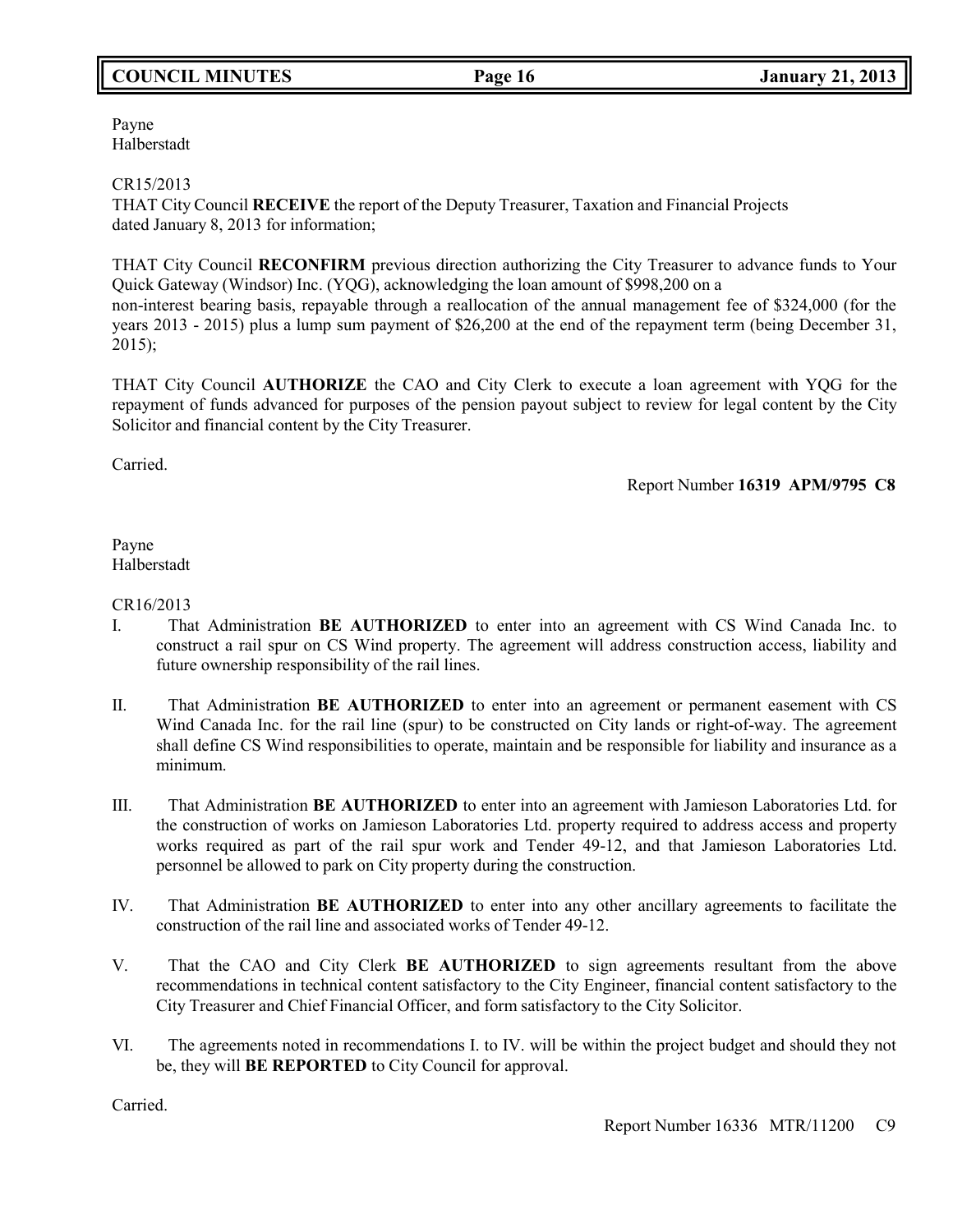Payne Halberstadt

#### CR17/2013

That the list of FIT Project sites in Appendix 1 of this memo **BE SUPPORTED** by City Council for the Ontario Power Authority Application, and that this support **BE GRANTED** using the attached prescribed form, and that the City Clerk **BE AUTHORIZED** to sign prescribed form satisfactory in form and content to the City Planner.

Carried.

Councillor Hatfield discloses an interest and abstains from voting on this matter.

Report Number 16335 MU/8327 C10

**Appendices** Appendix 1

## **STANDING COMMITTEE REPORTS**

Moved by Councillor Jones, seconded by Councillor Dilkens, **M14-2013** That **Report No. 106 of the Executive Committee of Council** of its meeting held November 26, 2012 regarding "2011 OMBI Performance Benchmarking Report" **BE ADOPTED** as presented.

Carried.

Report Number 16176 GP/10264

Moved by Councillor Payne, seconded by Councillor Halberstadt, **M31-2013** That **Report No. 115 of the Executive Committee of Council** of its meeting held November 26, 2012 regarding " 2011 Annual Report Card on the Community Strategic Plan" **BE ADOPTED** as presented. Carried.

Report Number 16238 GM/7387

Moved by Councillor Payne, seconded by Councillor Halberstadt, **M16-2013** That **Report No. 116 of the Executive Committee of Council** of its meeting held November 26, 2012 regarding " City of Windsor New Records Retention By-Law" **BE ADOPTED** as presented.

Carried.

Report Number 16245 ACR/7081

Moved by Councillor Payne, seconded by Councillor Halberstadt, **M17-2013** That **Report No. 117 of the Executive Committee of Council** of its meeting held November 26, 2012 regarding "Corporate Strategic Action Plan Report Card" **BE ADOPTED** as presented.

Carried.

Report Number 16243 GM2013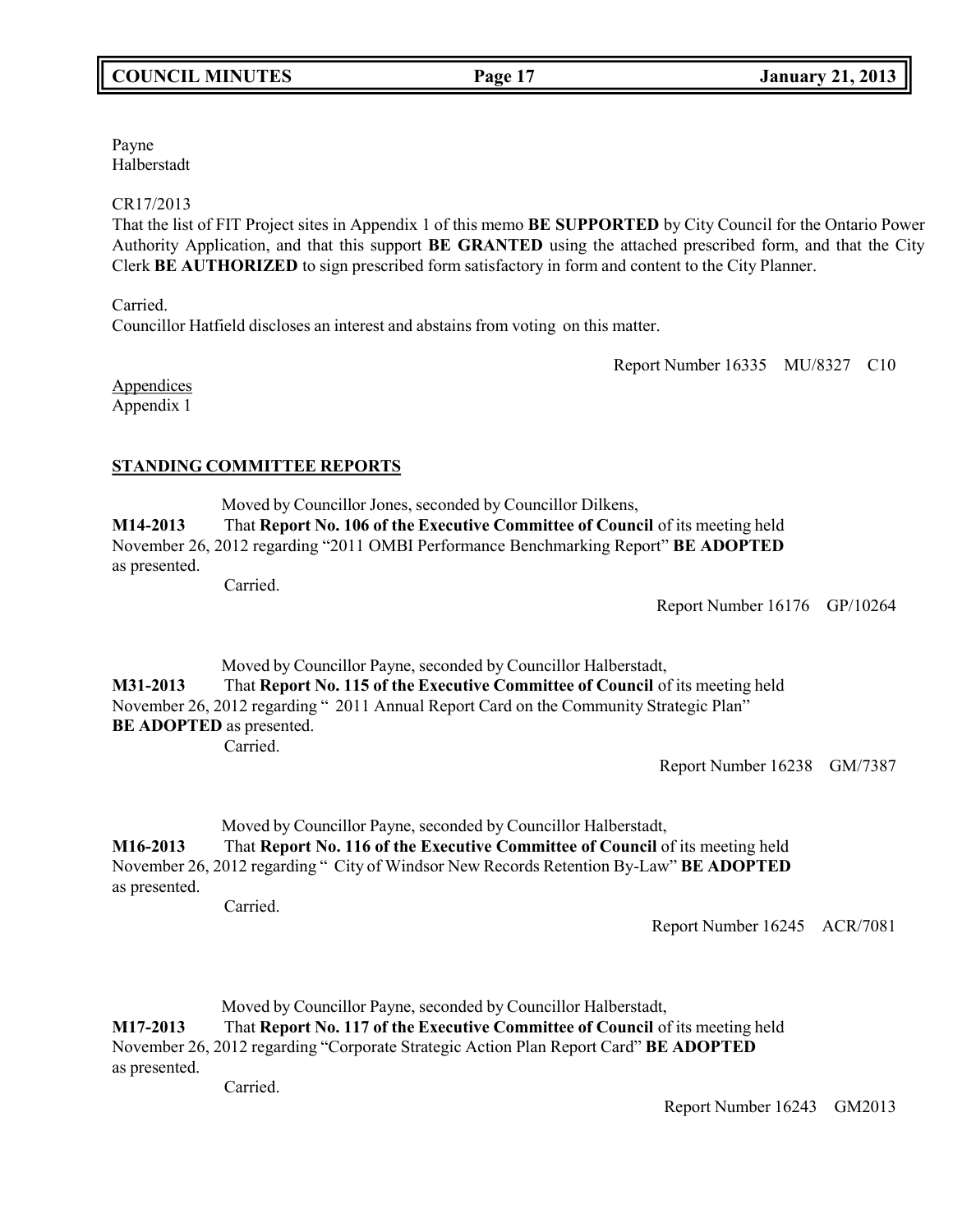| <b>COUNCIL MINUTES</b>    |          | Page 18                                                                                                                                                                                                                                           | <b>January 21, 2013</b>        |
|---------------------------|----------|---------------------------------------------------------------------------------------------------------------------------------------------------------------------------------------------------------------------------------------------------|--------------------------------|
| M18-2013<br>as presented. | Carried. | Moved by Councillor Payne, seconded by Councillor Halberstadt,<br>That Report No. 118 of the Executive Committee of Council of its meeting held<br>November 26, 2012 regarding "Integrated Attendance Management Policy" BE ADOPTED               | Report Number 16239<br>AS/9454 |
| M <sub>19</sub> -2013     | Carried. | Moved by Councillor Payne, seconded by Councillor Halberstadt,<br>That Report No. 119 of the Executive Committee of Council of its meeting held<br>November 26, 2012 regarding "Commodity Tax Consultant RFP" BE ADOPTED as presented.            | Report Number 16242 AF2013     |
| M20-2013                  | Carried. | Moved by Councillor Payne, seconded by Councillor Halberstadt,<br>That Report No. 120 of the Executive Committee of Council of its meeting held<br>November 26, 2012 regarding "Finance Policies – Housekeeping Changes" BE ADOPTED as presented. | Report Number 16241<br>AF2013  |

Moved by Councillor Payne, seconded by Councillor Halberstadt,

**M21-2013** That **Report No. 121 of the Executive Committee of Council** of its meeting held November 26, 2012 regarding "2014 Ontario 55+ Summer Games – Where We"re At Today & Where We"re Going in the Short Term" **BE ADOPTED** as presented. Carried.

MB2013

╗

Moved by Councillor Maghnieh, seconded by Councillor Halberstadt,

**M22-2013** That **Report No. 109 of the Planning & Economic Development Standing Committee Standing Committee** of its meeting held December 10, 2012 regarding "Exemption from Sandwich Demolition Control By-Law 20-2007 (3534 Sandwich Street)" **BE ADOPTED** as presented.

Carried.

Councillor Payne discloses an interest and abstains from voting on this matter.

Report Number 16259 Z/8581

Moved by Councillor Maghnieh, seconded by Councillor Halberstadt,

**M23-2013** That **Report No. 110 of the Planning & Economic Development Standing Committee Standing Committee** of its meeting held December 10, 2012 regarding "Exemption from Sandwich Demolition" Control By-Law 20-2007 (3625 King Street)" **BE ADOPTED** as presented.

Carried.

Councillor Payne discloses an interest and abstains from voting on this matter.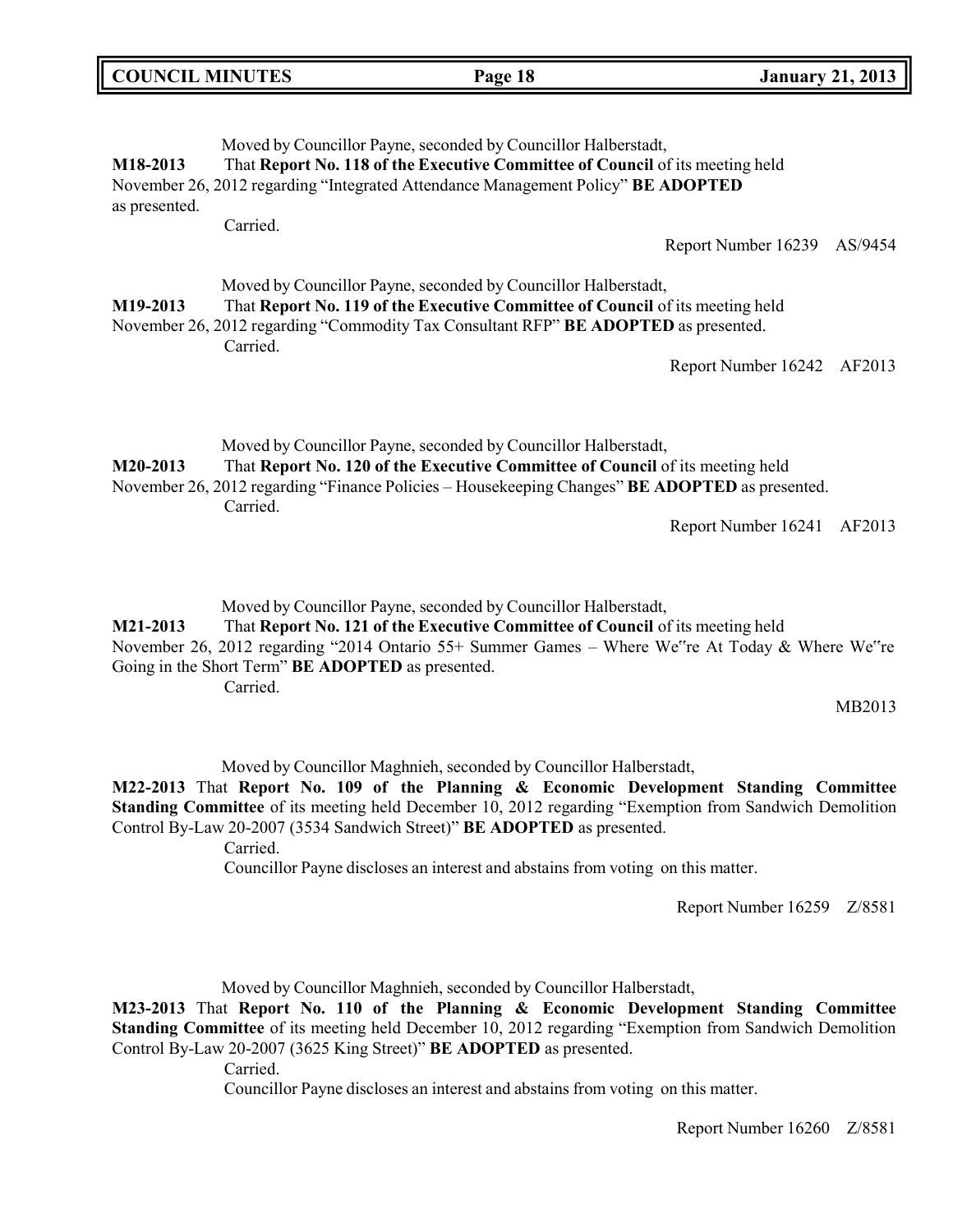Moved by Councillor Payne, seconded by Councillor Halberstadt,

**M24-2013** That **Report No. 111 of the Planning & Economic Development Standing Committee Standing Committee** of its meeting held December 10, 2012 regarding "2016 Census Program Content Consultation" **BE ADOPTED** as presented.

Carried.

Moved by Councillor Payne, seconded by Councillor Halberstadt, **M25-2013** That **Report No. 112 of the Planning & Economic Development Standing Committee Standing Committee** of its meeting held December 10, 2012 regarding "2012 Draft PPS Policies" **BE ADOPTED** as presented. Carried.

Moved by Councillor Payne, seconded by Councillor Halberstadt, **M26-2013** That **Report No. 113 of the Planning & Economic Development Standing Committee Standing Committee** of its meeting held December 10, 2012 regarding "Minutes of the Property Standards Committee meeting held August 28, 2012" **BE ADOPTED** as presented. Carried.

MB2013

MB2013

MB2013

Moved by Councillor Payne, seconded by Councillor Halberstadt,

**M27-2013** That **Report No. 95 of the Environment, Transportation & Public Safety Standing Committee** of its meeting held November 28, 2012 regarding "Minutes of the Windsor Bicycling Committee meeting held September 19, 2012" **BE ADOPTED**, and further, that City Council **SUPPORT** petitioning Transport Canada and the provincial government to include a safe and secure cycling route over the new Detroit River International border crossing. Carried.

MB2013

Moved by Councillor Payne, seconded by Councillor Halberstadt, **M28-2013** That **Report No. 96 of the Environment, Transportation & Public Safety Standing Committee** of its meeting held November 28, 2012 regarding "Minutes of the Windsor Licensing Commission meeting held September 19, 2012" **BE ADOPTED** as presented. Carried.

MB2013

Moved by Councillor Payne, seconded by Councillor Halberstadt,

**M29-2013** That **Report No. 97 of the Environment, Transportation & Public Safety Standing Committee** of its meeting held November 28, 2012 regarding "Minutes of the Windsor Licensing Commission meeting held October 17, 2012" **BE ADOPTED** as presented.

Carried.

MB2013